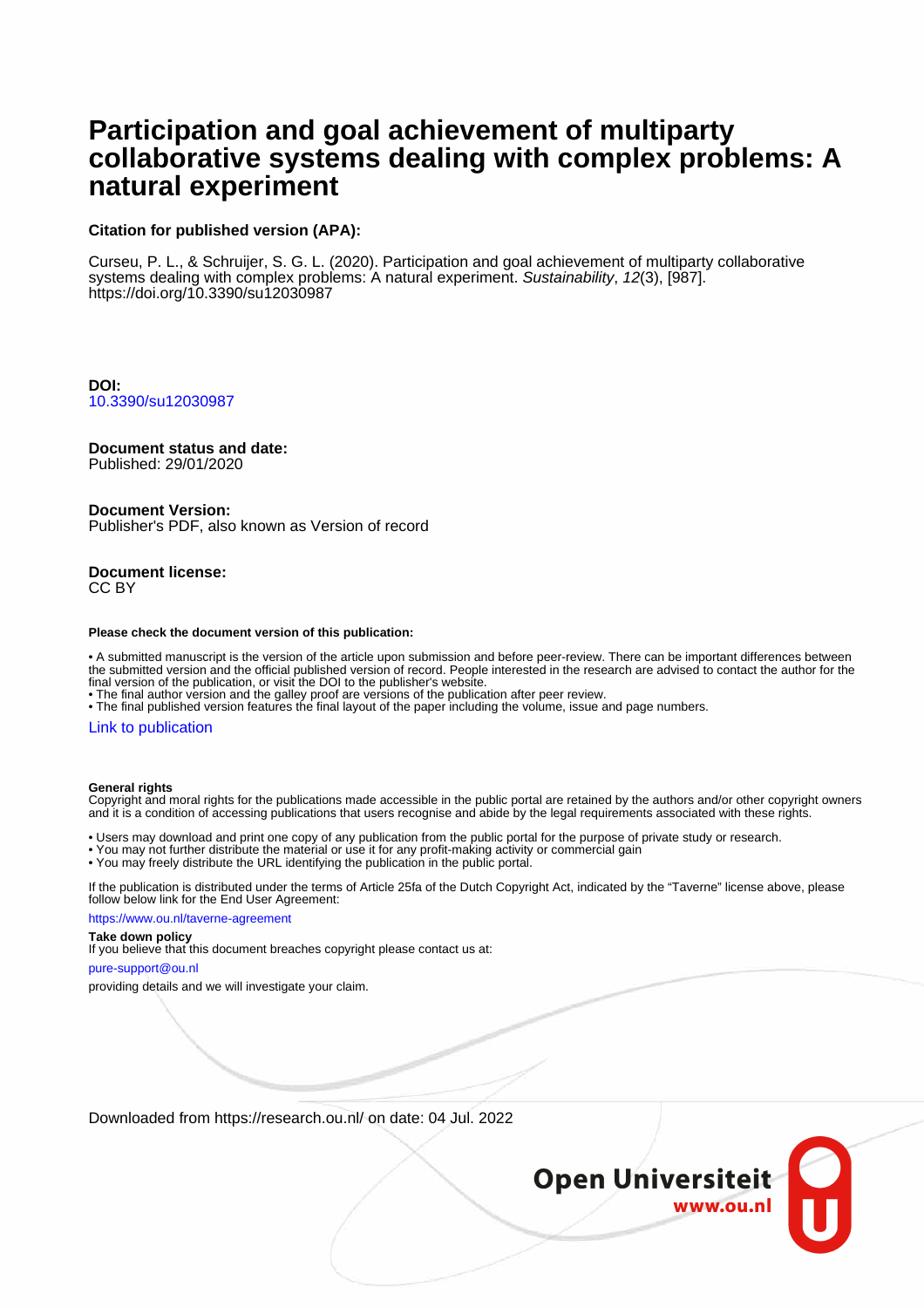

*Article*



# **Participation and Goal Achievement of Multiparty Collaborative Systems Dealing with Complex Problems: A Natural Experiment**

## **Petru Lucian Curșeu 1,2,\* and Sandra G. L. Schruijer 3,4**

- <sup>1</sup> Department of Organization, Open University of the Netherlands, 6419 AT Heerlen, The Netherlands
- <sup>2</sup> Department of Psychology, Babes-Bolyai University Cluj-Napoca, 400015 Cluj-Napoca, Romania
- <sup>3</sup> Utrecht School of Governance, Utrecht University, 3511 ZC Utrecht, The Netherlands; S.G.L.Schruijer@uu.nl
- <sup>4</sup> TIAS School for Business and Society, Tilburg University, 5037 AB Tilburg, The Netherlands
- **\*** Correspondence: petru.curseu@ou.nl

Received: 14 January 2020; Accepted: 25 January 2020; Published: 29 January 2020

**Abstract:** Multiparty collaborative systems often deal with wicked sustainability challenges. Previous research has emphasized the important role of stakeholder representation and participation in comprehensive sustainability decisions. We report the results of an empirical test of the effect of stakeholder participation on systemic goal achievement and on multiparty dynamics in a natural experiment, using the results obtained through two simulations in which 44 professionals participated. In one of the simulations a 'party exclusion dynamic' evolved. As the two simulations had a similar baseline, the same number of participants distributed in a similar manner among seven stakeholder parties in each simulation, we could test the effect of stakeholder participation on goal achievement and systemic dynamics, using the other simulation as a comparison. Our results show that stakeholder exclusion prevents systemic goal achievement, disrupts collaboration and induces systemic powerlessness.

**Keywords:** participation; collaboration; multiparty systems; conflict; goal achievement, inclusion‐ exclusion

## **1. Introduction**

Sustainability challenges are often labeled as wicked problems [1,2], ranging from climate change [3], to energy transitions [4] and urban development [5]. Wicked problems have the following characteristics. First, they are ill‐defined and multifaceted in that no single problem definition or problem statement can be generated and agreed upon at the onset of the problem‐solving process [6]. They often contain multiple interconnected or overlapping sub‐problems [7]. Second, the problem‐ solving process is unstructured, dynamic and complex as it should accommodate different or competing interests and divergent approaches to how the problem is to be addressed; the problem constraints may change in time as various approaches are tried out [7,8]. Third, wicked problems are persistent and the problem‐solving process often has no stopping rule. In spite of the efforts, resource deployment and persistence of the problem solvers, the wicked problems may not actually be definitely solved [7,9]. Fourth, wicked problems usually involve various stakeholders with diverse (sometimes divergent) interests and viewpoints that are difficult to reconcile and generate different reference systems in which the problems are formulated (framed) and solutions are generated.

Given these characteristics, wicked sustainability challenges cannot be solved by individuals, groups or organizations alone, but often require the collaborative efforts of various stakeholders. As a consequence, a network approach [7,10] or multiparty collaboration process [11,12] have been proposed as effective ways of dealing with wicked problems. In such multiparty systems, stakeholder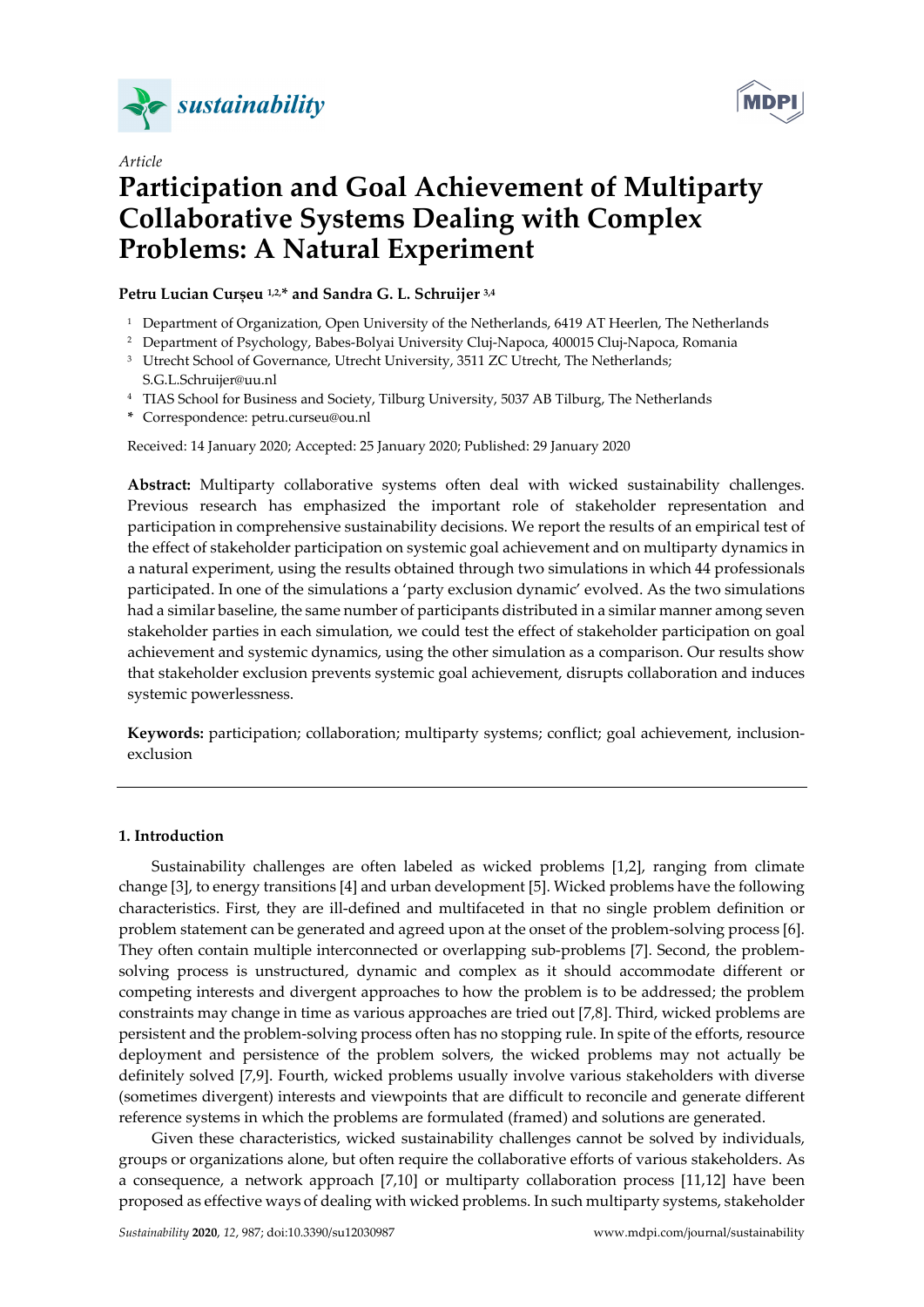participation is key to the problem‐solving approach for wicked sustainability challenges. Stakeholder participation increases the integrativeness and completeness of problem formulation. Early research on participation in environmental sustainability challenges identified three main reasons why stakeholder participation could lead to comprehensive (rational) decisions, namely substantive, normative and instrumental [13]. From a substantive point of view participation is important because it increases the amount of knowledge and expertise used to deal with sustainability challenges. From a normative perspective, stakeholder participation is aligned with democratic principles of participation. Finally, from an instrumental perspective, participation creates legitimacy for the identified solutions and reduces resistance to change when these solutions are to be implemented [13]. More recent work on the rationality of sustainability decisions emphasized the role of stakeholder participation as a means towards achieving substantive and communicative rationality of such decisions [14]. Stakeholder participation is therefore acclaimed overall as a precondition for successfully addressing wicked sustainability problems [15,16]. Although the literature to date abounds with studies of stakeholder participation in sustainability decisions [17], little empirical evidence exists to support the direct causal association between stakeholder participation and the collaborative success of multiparty systems.

In this paper we provide a direct test of the effects of stakeholder participation in multiparty systems on systemic goal achievement and emergence of collaboration and conflict in these systems. The setting provided in the behavioral simulation used allows for the emergence of wicked problemlike elements, as it involves a complex regional development situation (reducing water pollution, preventing and lowering unemployment, stimulating sustainable tourism and fostering economic activity) that is multifaceted with no single (best) way of dealing with the issues at hand. There are interdependencies between all stakeholders, some stronger and some less strong. In order to explore and work with these interdependencies full participation is needed. That is, all stakeholder parties should be engaged in arriving at a joint problem formulation. How this is done, which within‐ and between-party dynamics evolve and how these dynamics influence the problem formulation process, differs per simulation. The simulation as such provides an opportunity to experience first-hand the dynamics and complexity of collaboration. The experiential learning setting helps participants (managers and consultants) understand how group dynamics plays out in multiparty systems [18].

The current paper is based on two simulation rounds, separated by a six-month interval. They involved an equal number of participants and were based on the same structure and ground rules, yet differed in that in one simulation strong exclusion dynamics were at play. That is, two of the seven stakeholder parties were not invited to join the table in the plenary debates (incomplete stakeholder participation) while in the other simulation all stakeholders were represented in the plenary meetings (complete participation).

### **2. Participation in Multiparty Collaborative Systems**

Multiparty systems are set out to deal with complex problems and decision situations. Such systems are typically composed of various stakeholders that interact in order to develop a joint problem formulation, generate solutions and make decisions [19]. In our paper we adopt the stakeholder definition as put forth by Gray and Purdy [12] who, in the context of dealing with wicked problems through multiparty systems, defined stakeholders as "all individuals, groups or organizations that can directly influence the focal problem or issue by their actions or are directly influenced by actions others take to address it" ([12], p.2). These interdependent stakeholders engage in interactions in order to collaboratively arrive at a joint problem definition, a common purpose and a problem‐solving approach. Stakeholder participation and problem definition are therefore entwined, as an integrative problem definition and a comprehensive decision-making process are possible only if all stakeholders' interests are represented at the table, negotiated, discussed and ultimately integrated in the problem space [12,17]. Although stakeholder participation is universally acclaimed as a prerequisite for effective multiparty collaboration, literature to date lacks a systematic investigation of the causal effects of stakeholder participation on systemic goal achievement and dynamics of multiparty systems.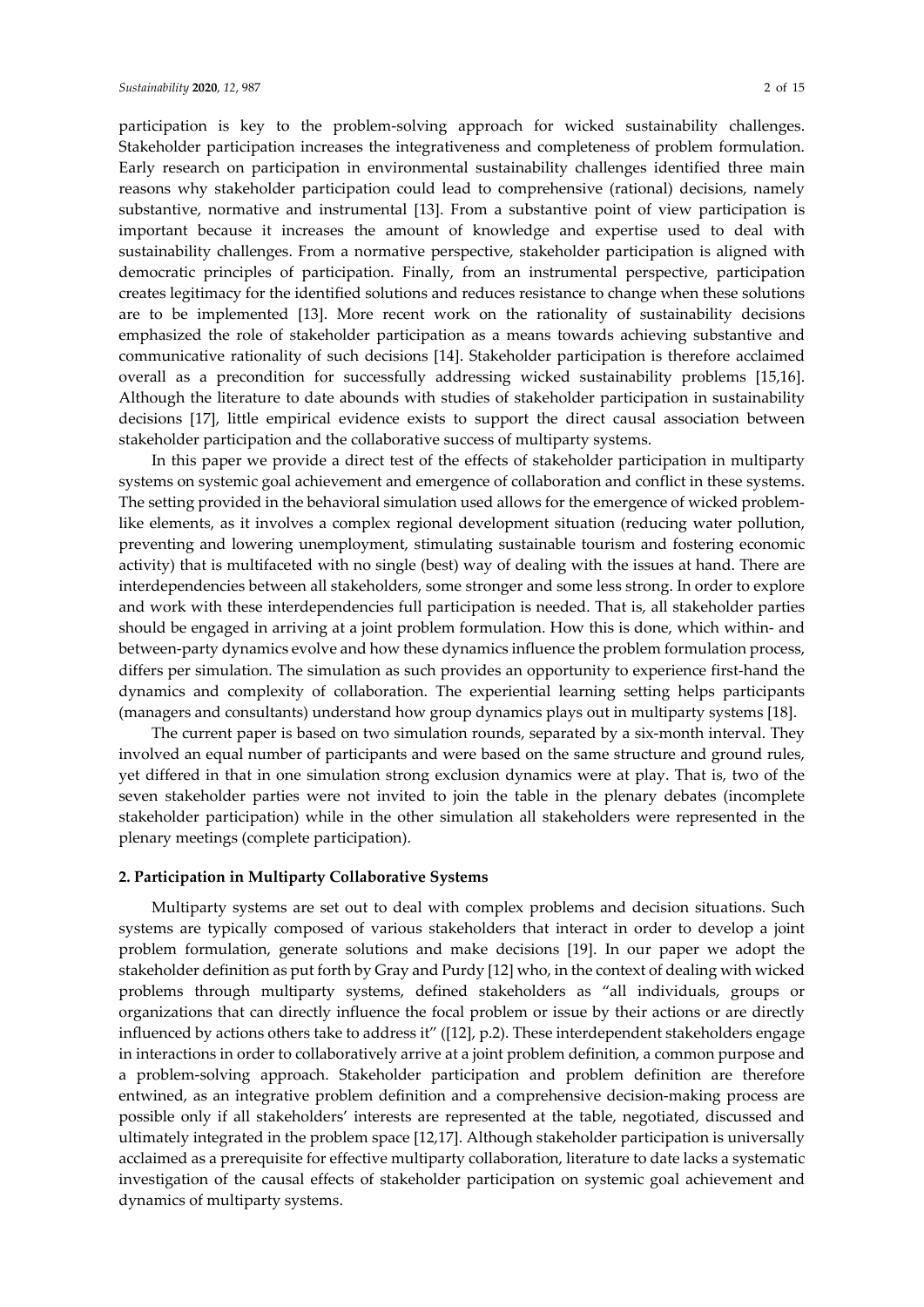Multiparty collaboration, a key process for the functioning of these social systems, refers to "the characteristic of an emerging and developing work‐system of people who, because of their membership in other groups, institutions or social categories, come to work together on a largely self‐ constructed task or problem domain" ([20], p.164). For the purpose of this research we define the goal of such multiparty collaborative systems as the creation of a collaborative space for all stakeholders to work on a common problem definition and simultaneously find ways that their individual goals can jointly be achieved. In such systems, collaboration is emergent and builds on the interactions that unfold within groups (strategy formulation, goal setting, etc.) as well as between groups, in an attempt to develop integrative problem definitions and solutions to address these (solutions in which the interests and perspectives of all stakeholders are represented) [19,21,22]. Multiparty systems are relational spaces [16] where collaborative problem‐solving may emerge. Previous research on multiparty systems explored the bottom‐up and top‐down relational influences in multiparty systems, showing that the within‐group dynamics have an impact on the larger system while the overall systemic dynamics impact within‐group interactions as well [23].

These complex dynamics are rooted in the social interdependence experienced by the stakeholders. Social interdependence theory (SIT, [24]) argues that in social interactions, two forms of social interdependence exist. Positive interdependence describes situations in which the stakeholders involved are able to achieve their individual goals only to the extent to which all other stakeholders can achieve their individual goals. Such positive interdependence is conducive for the emergence of collaborative relations and interactions. Negative interdependence, on the other hand, reflects situations in which stakeholders achieve their individual aims at the expense of the goal achievement of the other parties. Such negative interdependence leads to conflictual relations and win–lose dynamics in multiparty systems. Finally, independence means that the achievement of individual goals is not dependent on other stakeholders [24,25]. Social interdependence is at the core of multiparty system dynamics, as parties will engage in interpersonal, intra‐party and inter‐party interactions in function of their perceived interdependence. In other words, collaborative efforts and collaborative problem formulation attempts are driven by perceived positive interdependence, while conflictual relations are usually spurred by perceived negative interdependence.

Problem formulation in multiparty systems is often fluid, includes multiple perspectives, requires multiple resources and the commitment for action of multiple stakeholders involved [20]. Complex, multi-faceted and ill-defined problems require substantial resources, expertise and insights. Moreover, because problem formulation as well as the problem‐solving approach have an emergent character and are defined though interaction, stakeholder participation is of essence in achieving collaborative synergy [21]. In an extensive analysis on various case studies of multiparty collaboration, Curșeu and Schruijer [17] emphasize the critical role of active stakeholder engagement for the success of multiparty collaboration, arguing that when parties are excluded, systemic effectiveness is compromised. Based on action research carried out in real multiparty systems, Huxham and Vangen [21] show that stakeholder representation is one of the key factors that generates collaborative advantage or inertia. They show that not involving the relevant stakeholders leads to suboptimal results or collaborative inertia, while the involvement of all relevant stakeholders generates collaborative advantage. If relevant parties participate in debates, the system engages in collaborative relations and has the potential to perform effectively, while when stakeholder diversity is suppressed, the systemic results are likely to be suboptimal [17].

If each relevant party is invited to participate and shares insights, interests and perspectives on the issue at hand, the system as a whole may thus achieve cognitive synergy and can eventually come to an integrative problem formulation [17,23]. Under such synergic conditions, the individual stakeholder parties can better understand the complexity of the problem at hand, while they also become aware that they depend on each other's efforts to address the problem successfully. In other words, stakeholders come to realize how they depend on others to achieve their aims (positive interdependence). They need to engage in constructive conflict as they express and deal with the various perspectives and interests so as to arrive at a rich and inclusive problem definition.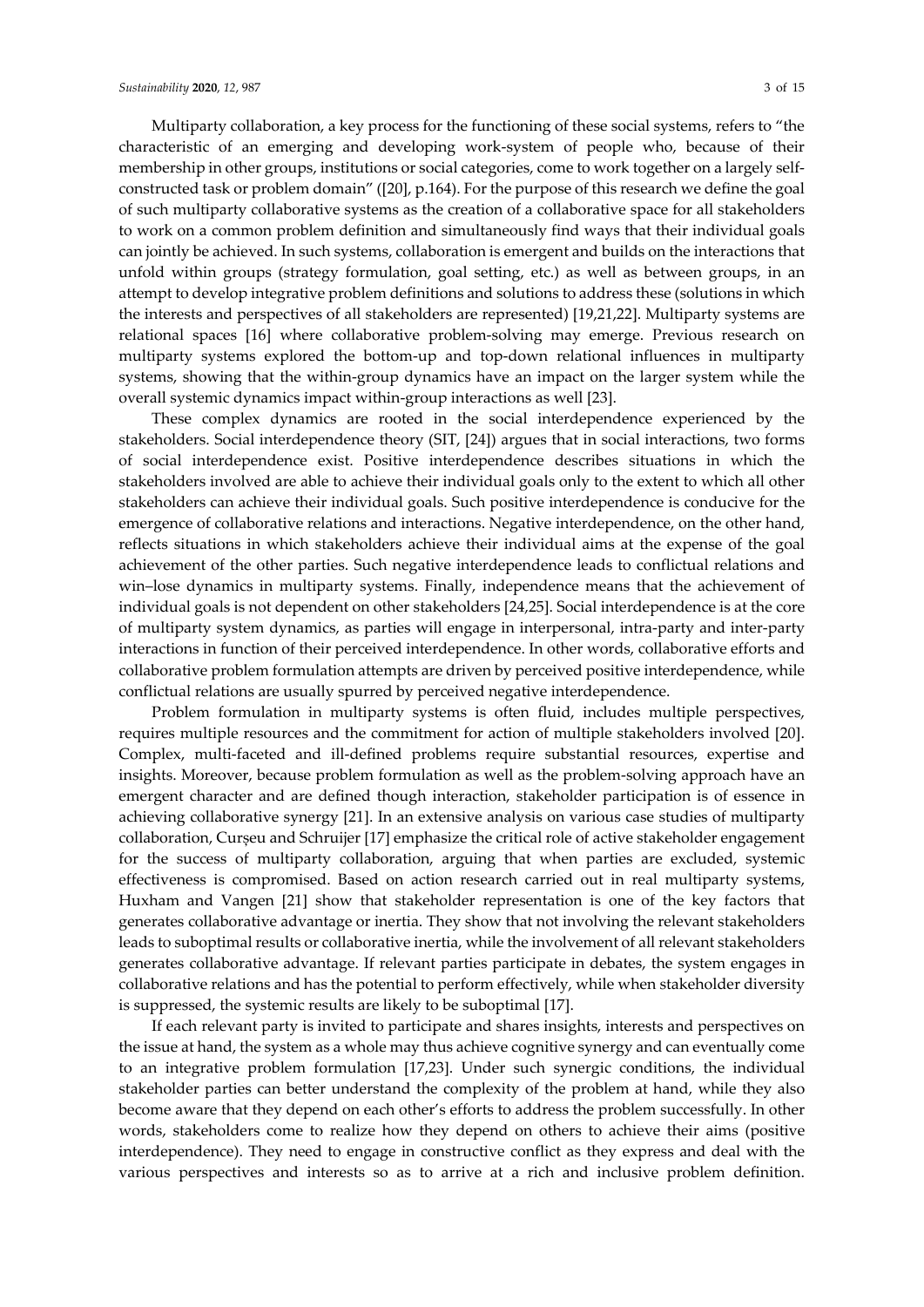Collaborative efforts are fostered by task disagreements that emerge when parties actively participate in the collaborative efforts and feel empowered to act.

When relevant parties are excluded from the problem definition efforts, the included ones may be (mis)led to believe that their perspective on the problem is the only or correct perspective. As argued in Curșeu and Schruijer [17], if participation is low and stakeholder diversity is suppressed (relevant stakeholders are not included or their views are marginalized) the cognitive repertoire used by those who are included to tackle complex issues is limited. If the complex task is framed based on a single (or very limited) stakeholder perspective, the excluded parties may feel their interests are overlooked and ultimately experience a lack of power to influence the situation while the dominant party may erroneously assume that their problem definition is the only one, thus denying its interdependence with the other stakeholders. Although full participation is not a goal in itself, task complexity requires stakeholder involvement and working with all the interdependencies. In a fragmented system, the participating parties may experience positive interdependence among themselves but not with the ones that are excluded. Similarly, the excluded parties may experience some positive interdependence with the other excluded stakeholders and negative interdependence with the ones that dominate the collaborative efforts. Hence, fragmentation is not conducive for the emergence of systemic empowerment (stakeholders' shared perception that they have the power to influence the outcomes of the joint task formulation and resolution), as the stakeholders that participate in the problem formulation will ultimately monopolize power while the excluded stakeholders are likely to feel powerless [26]. In short, stakeholder exclusion reduces the sense of empowerment and systemic power and fosters negative interdependence and conflict in multiparty systems.

Based on the central arguments on stakeholder participation presented above and the insights from social interdependence theory (SIT), we expect that participation of all parties that have a stake in the issue fosters positive interdependence and limits negative interdependence in multiparty systems, ultimately fostering the successful addressing of the issue that the parties are confronted with. Only a wide stakeholder participation will allow the multiparty system to arrive at a problem definition that includes all relevant aspects, and ultimately allow the stakeholders to find ways to achieve their individual goals. In particular, we expect that positive interdependence, overall collaborativeness, joint sense of power and systemic goal achievements (the generation of a collaborative space in which a comprehensive problem definition is created) are higher in multiparty systems that involve all stakeholder parties in the debates than in multiparty systems that exclude stakeholders. Moreover, we expect that negative interdependence, overall conflictuality and perceived independence (each party acts on its own) are higher in multiparty systems that exclude stakeholders than in multiparty systems that do not exclude stakeholders. We set out to test these expectations in a field experiment that occurred naturally as we were running a behavioral simulation on the dynamics of multiparty relationships. We set out to explore the systemic consequences of spontaneous stakeholder exclusion by comparing two behavioral simulations run with similar ground rules, yet differentiated by the extent of stakeholder inclusion.

#### **3. Materials and Methods**

#### *3.1. Sample*

Forty-four professionals (managers and consultants, with an average age of 39.78 years) participated in two simulations as part of a business school degree program at a large Dutch business school. Each simulation had 22 participants and they were distributed in a similar way over seven stakeholder groups (in each of the two simulations) according to their expressed preferences. No individual roles were formally assigned to participants; they were only asked to identify as much as possible with their stakeholder's interests.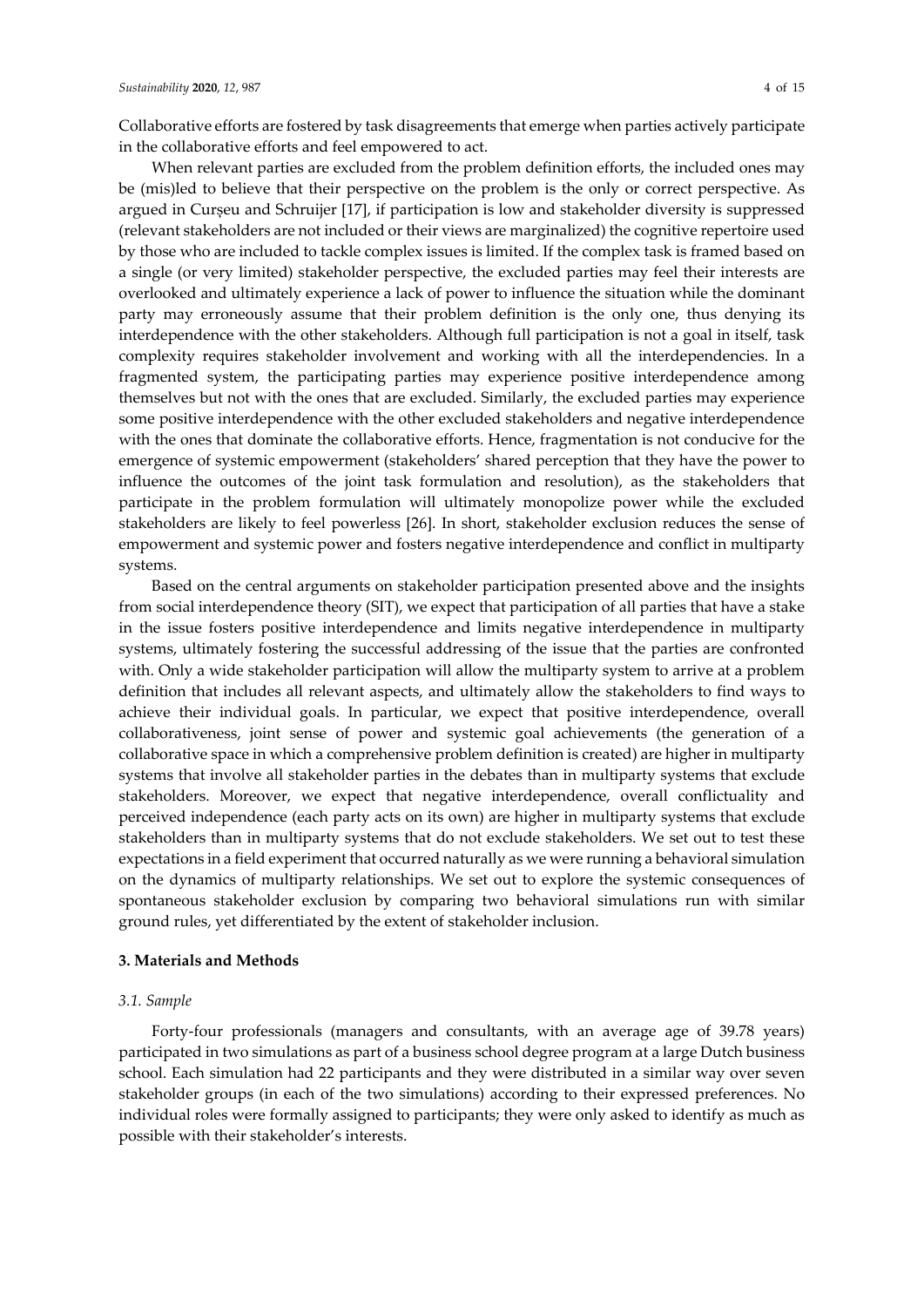## *3.2. Procedure*

The behavioral simulation is a learning exercise to help participants gain experience with the dynamics of multiparty interactions [20,23]. The simulation lasted two days, with the simulation itself covering the first day and the morning of the second day, followed by a debriefing and joint sensemaking for the remainder of the second day. Two facilitators (the authors) observed the within‐ and between‐group interactions during the simulation and offered feedback in the debriefing based on their observations and based on the survey results that participants were asked to complete at three times during the simulation.

The simulation describes a complex issue of regional development around the island of Kotlin in the Gulf of Finland [20]. Seven stakeholders are involved and they do not receive any framing on how they are to define the problem and to engage in solution finding. They are not asked to deliver a solution—it is up to the participants to decide how they use their time. The general information portrays various complex issues associated with the reduction of governmental subsidies for the local economy, water pollution and unemployment that lead to the emergence of wicked problem‐like elements that the seven stakeholders have to address. The first stakeholder is the shipyard, the most important employer on the island facing massive layoffs due to the dramatic decrease in orders from their most important client, the navy. The shipyard interest is to regain their profitability. Public authorities are the second stakeholder and they are facing serious socio‐economic and environmental challenges due to the looming unemployment and the severe pollution of the sea surrounding the island. Three yacht clubs have each their own economic interest: an island‐based yacht club intends to expand its business, boat and customer base, a yacht club based in St Petersburg with access to lakes with clean water on the mainland and a yacht club from Finland with an interest to partner with Russian yacht clubs and expand their regional reach. The last two parties are a bank interested in long-term investments and a club of private investors—rich entrepreneurs focused on obtaining short-term profits. Each of the seven stakeholders has their own perspective, interests and representation of the "problem space" and can interact with the other stakeholders to come to a joint problem formulation and find plausible ways to deal with the issues at hand (or not). At the onset of the simulation participants receive detailed brochures describing the situation in general terms and describing the perspective and interests of their own party in particular (for more details see [20].

Parties also received information on the various challenges the region faces, ranging from environmental problems to social and economic ones, making the simulation a context in which elements of wicked‐like sustainability problems easily emerge. The two facilitators do not interfere in any way with the dynamics of the simulation. Each stakeholder group is informed that they can talk to the other groups during so‐called visiting times (with a maximum of three groups or representatives of three groups being allowed to be present at the same time in the same room) and during the town hall meetings in which each of the seven stakeholders can delegate a representative to the table (the remaining members can sit behind them and communicate with their representatives via notes). At the onset of the simulation the facilitators present the agenda in which the time intervals for visiting and town hall meetings are specified. Except for this time structure and a few ground rules for interaction the participants are fully in charge of the process. Usually the public authorities, one of the parties, take the initiative to organize the town hall meetings and invite the stakeholders to attend these meetings during the first visiting session. In one of the two simulations the public authorities only invited two other parties to attend the first town hall meeting and did not invite two of the stakeholders to any of the five town hall meetings. This particular dynamic created a "natural experiment" setting that allowed us to compare the results of the self‐reports on social interdependence and systemic dynamics as they evolved in the two simulations.

The participants were asked to fill out surveys at three points in time and the results of these surveys were used as part of the debriefing session during the second day. The first survey asked participants to express their expectations about the simulation dynamics and was filled out after the groups read the information presented in the booklets and prepared their strategy in a first within‐ group meeting (yet before any intergroup interaction). In other words, the first survey captured participants' expectations for within‐group as well as between‐group interactions. The second survey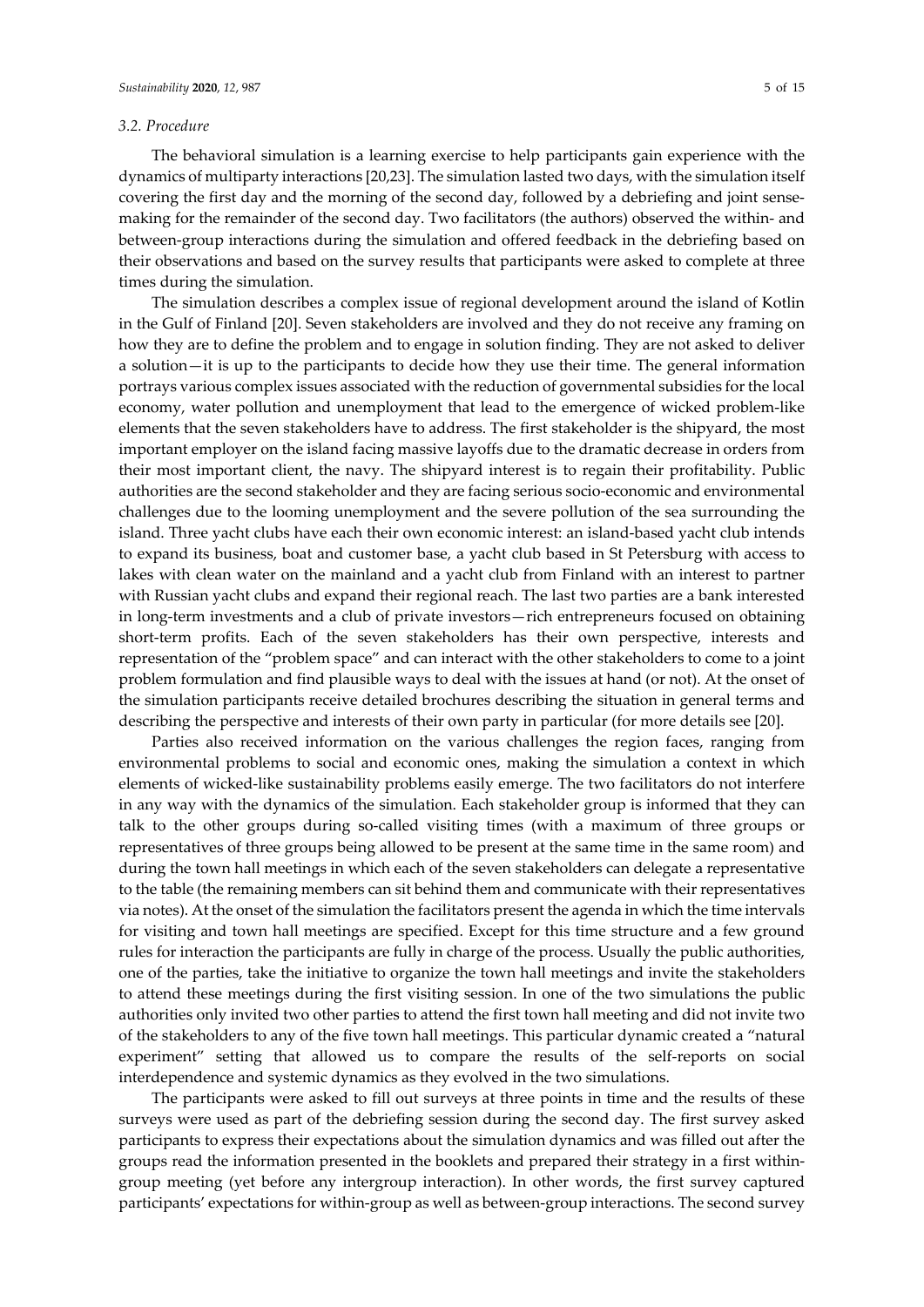was filled out after the intergroup interactions started, namely after the second town hall meeting (it captured participants' experiences of intergroup interactions) and the third survey was filled out at the end of the last town hall meeting and assessed the participants' experiences at the end of the simulation. This distribution of the surveys allowed us to establish a baseline (surveys filled out at time 1 capturing expectations and those filled at time 2 capturing perceptions afterinitial interactions) and then compare the two simulations at time 3 after the simulation ended. The number of participants was equal in both simulations and the simulation structure was the same, therefore systematic differences that are observed at the end of the simulation are likely to at least partially reflect the impact of differentiated stakeholder participation in the two simulations.

## *3.3. Measures*

*Social interdependence* was evaluated with three items capturing the three forms of interdependence described by Deutsch [24], namely positive interdependence ("my interest party can achieve its interests only if the other parties achieve their own interests—we will gain only if others will gain as well"), negative interdependence ("my interest party can achieve its interests only at the expense of the other parties—we will gain more only if others will gain less") and independence ("my interest party can achieve its interests on its own—we do not need the other parties"). Answers were recorded on a five-points Likert scale (1—fully disagree to 5—fully agree).

*Systemic power* was evaluated using a round robin procedure and each participant was asked to evaluate the power for their own party as well as for all the other parties in the simulation ("please evaluate how much power you think each of the parties has. The evaluations range from  $0 - No$ power at all to 5—a very powerful party"). The evaluations received for all parties were averaged to get an indication of the systemic power perceived by participants in each of the two simulations.

*Systemic collaborativeness* was also evaluated using a round robin procedure and the participants were asked to evaluate the collaborativeness of their own party and each of the other parties as well ("please evaluate how collaborative you think each party will be/is/was. The evaluations range from 0—not collaborative at all to 5—very collaborative"). As for power, the answers were aggregated across parties in the simulation in order to obtain a generic indicator of systemic collaborativeness, per simulation as perceived by each participant.

*Systemic conflictuality* was evaluated using a round robin procedure and the participants were asked to evaluate how conflictual they perceived each stakeholder party to be ("please evaluate how conflictual you think each party will be / is / was. The evaluations range from 0—not conflictual at all to 5—very conflictual"). Scores were aggregated across parties to obtain an overall score of conflictuality for each of the two simulations.

*Systemic goal achievement* was also evaluated using a round robin technique and each participant was asked to evaluate the extent to which each stakeholder party achieved their goal during the simulation (at the onset of the simulation, we evaluated the expectations of goal achievement) ("do you think the interest parties (including yours) will achieve/achieved their goals so far/in the end? The evaluations range from 0—not at all to 5—completely"). Scores were aggregated across parties to obtain a systemic indicator of goal achievement in each of the two simulations as perceived by each participant.

*Participant observation notes* were used to back up some of the interpretations derived from analyzing the quantitative data. Two observers (the authors) took detailed notes during the multiparty interactions (both in the visiting as well as the plenary meetings). From these notes that included verbatim statements made by participants during interactions, we selected a number of quotes in order to further illustrate the results.

#### **4. Results**

Data was analyzed using MANOVA (multi‐variate analysis of variance) with the two simulations as a factor (complete versus incomplete stakeholder participation) and the three types of social interdependence, systemic collaborativeness, conflictuality, power and goal achievement as dependent variables. The MANOVA results are presented in Table 1. They reflect the comparison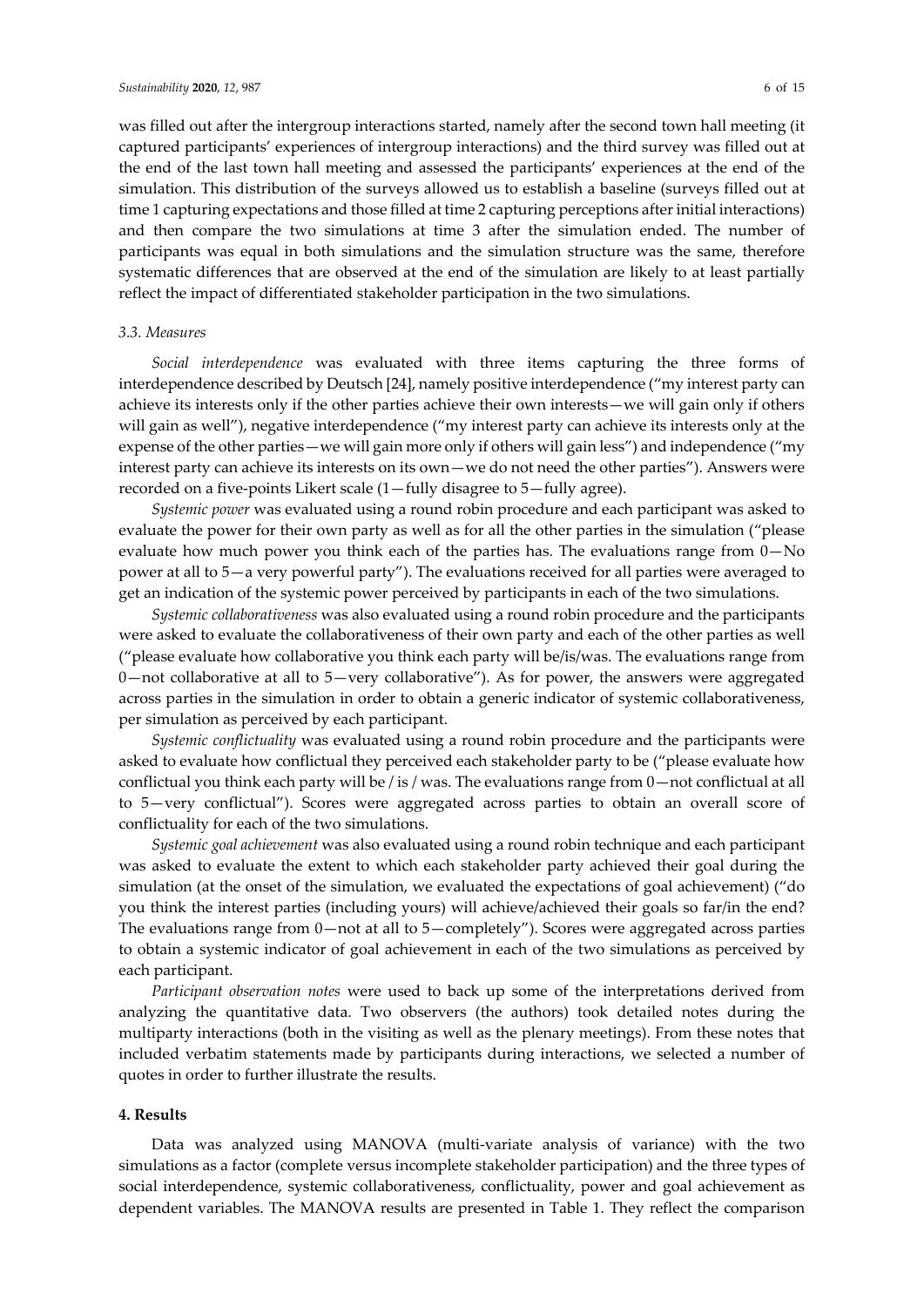between the participants in the two simulations (complete versus incomplete participation). The first column (expectations) reflects the baseline condition in that participants shared their expectations in the absence of any intergroup interactions, the second column reports comparisons after initial interactions started while the results in the last column reflect the outcomes at the end of the simulation.

|                   | <b>Expectations (Time 1)</b>                | During interactions<br>(Time 2)           | At the end of the<br>simulation (Time 3) |
|-------------------|---------------------------------------------|-------------------------------------------|------------------------------------------|
|                   |                                             |                                           |                                          |
| Negative          | $F(1,42) = 2.46$ (p = 0.12), $\eta^2$ =     | $F(1,42) = 0.02$ ( $p = 0.87$ ), $\eta^2$ | $F(1,42) = 0.01 (p = 0.90), \eta^2$      |
| interdependence   | $0.05, \pi = 0.33$                          | $= 0.00, \pi = 0.05$                      | $= 0.00, \pi = 0.05$                     |
| Positive          | $F(1,42) = 0.13 (p = 0.71), \eta^2 =$       | $F(1,42) = 0.28$ ( $p = 0.59$ ), $\eta^2$ | $F(1,42) = 4.40 (p = 0.04), \eta^2$      |
| interdependence   | $0.00, \pi = 0.06$                          | $= 0.00, \pi = 0.08$                      | $= 0.09, \pi = 0.53$                     |
| Independence      | $F(1,42) = 0.00 (p = 1.0), \eta^2 =$        | $F(1,42) = 0.02$ ( $p = 0.88$ ), $\eta^2$ | $F(1,42) = 4.25 (p = 0.04), \eta^2$      |
|                   | $0.00, \pi = 0.00$                          | $= 0.00, \pi = 0.05$                      | $= 0.09, \pi = 0.52$                     |
| Systemic power    | $F(1,42) = 0.48$ ( $p = 0.48$ ), $\eta^2 =$ | $F(1,42) = 2.31 (p = 0.13), \eta^2$       | $F(1,42) = 4.21 (p = 0.04), \eta^2$      |
|                   | $0.01, \pi = 0.10$                          | $= 0.05, \pi = 0.31$                      | $= 0.09, \pi = 0.51$                     |
| Systemic          | $F(1,42) = 0.06$ ( $p = 0.80$ ), $\eta^2 =$ | $F(1,42) = 0.12$ ( $p = 0.72$ ), $\eta^2$ | $F(1,42) = 4.20 (p = 0.04), \eta^2$      |
| collaborativeness | $0.00, \pi = 0.05$                          | $= 0.00, \pi = 0.06$                      | $= 0.09, \pi = 0.51$                     |
| Systemic          | $F(1,42) = 1.40 (p = 0.24), \eta^2 =$       | $F(1,42) = 2.20 (p = 0.14), \eta^2$       | $F(1,42) = 0.15 (p = 0.69), \eta^2$      |
| conflictuality    | $0.03, \pi = 0.21$                          | $= 0.05, \pi = 0.30$                      | $= 0.00, \pi = 0.06$                     |
| Systemic goal     | $F(1,42) = 1.54$ ( $p = 0.22$ ), $\eta^2 =$ | $F(1,42) = 10.23 (p = 0.003),$            | $F(1,42) = 14.18 (p = 0.001),$           |
| achievement       | $0.03, \pi = 0.22$                          | $\eta^2$ = 0.19, $\pi$ = 0.87             | $\eta^2 = 0.25$ , $\pi = 0.95$           |

**Table 1.** MANOVA results comparing the two simulations.

Note: for simplicity, the significant results are presented in bold.

As indicated by the MANOVA results presented in Table 1, at the onset of the simulation, no significant differences were obtained between the two simulations for any of the dependent variables considered in the study. This first set of analyses reflects the common baseline for the two simulations, supported by the fact that in terms of expectations, the participants did not differ significantly in the two simulations. For the second round of evaluations, the same pattern of results is observed, showing that after the second town hall meeting, the two simulations did not differ significantly in the experienced social interdependence, systemic power, conflict and collaborativeness. The exception is systemic goal achievement for which we observed significant differences, F(1,42) = 10.23 ( $p = 0.003$ ),  $\eta^2 = 0.19$ , observed power  $\pi = 0.87$ , showing that participants in the simulation that excluded parties from the town hall meetings reported a significantly lower systemic goal achievement ( $M = 1.55$ ,  $SD = 1.16$ ) than participants in the simulation that did not exclude any stakeholder parties from the town hall meetings ( $M = 2.50$ ,  $SD = 0.74$ ). At the end of the simulation significant differences were obtained for all dependent variables with the exception of negative interdependence and systemic conflictuality. That means the two simulations did not differ significantly in the extent to which participants perceived negative interdependence and conflict in the simulation. The participants in the simulation that excluded the parties from the town hall meetings reported significantly lower positive interdependence ( $M = 3.00$ ,  $SD = 1.15$ ) and higher independence ( $M = 2.09$ ,  $SD = 0.92$ ) than participants in the simulation that did not exclude stakeholder parties from the town hall meetings (for positive interdependence  $M = 3.68$ ,  $SD = 0.99$ ) and for independence  $M = 1.59$ ,  $SD = 0.66$ ). Moreover, participants in the simulation that excluded stakeholders reported less overall systemic power ( $M = 2.47$ ,  $SD = 0.71$ ) and lower collaborativeness  $(M = 2.57, SD = 1.05)$  than participants in the simulation that did not exclude stakeholders (for systemic power  $M = 2.85$  and  $SD = 0.51$ , and for collaborativeness  $M = 3.09$  and  $SD = 0.54$ ). Finally, the greatest difference was observed for systemic goal achievement, in that participants in the simulation that excluded stakeholders reported lower levels of systemic goal achievement  $(M = 2.31, SD = 1.02)$ than participants in the simulation that did not exclude stakeholders ( $M = 3.25$ ,  $SD = 0.55$ ). As also indicated in the trends depicted in Figure 1 Figure 2 Figure 3 Figure 4 Figure 5 Figure 6 Figure 7, in general, the results supported our expectations with the exception of negative interdependence and conflict.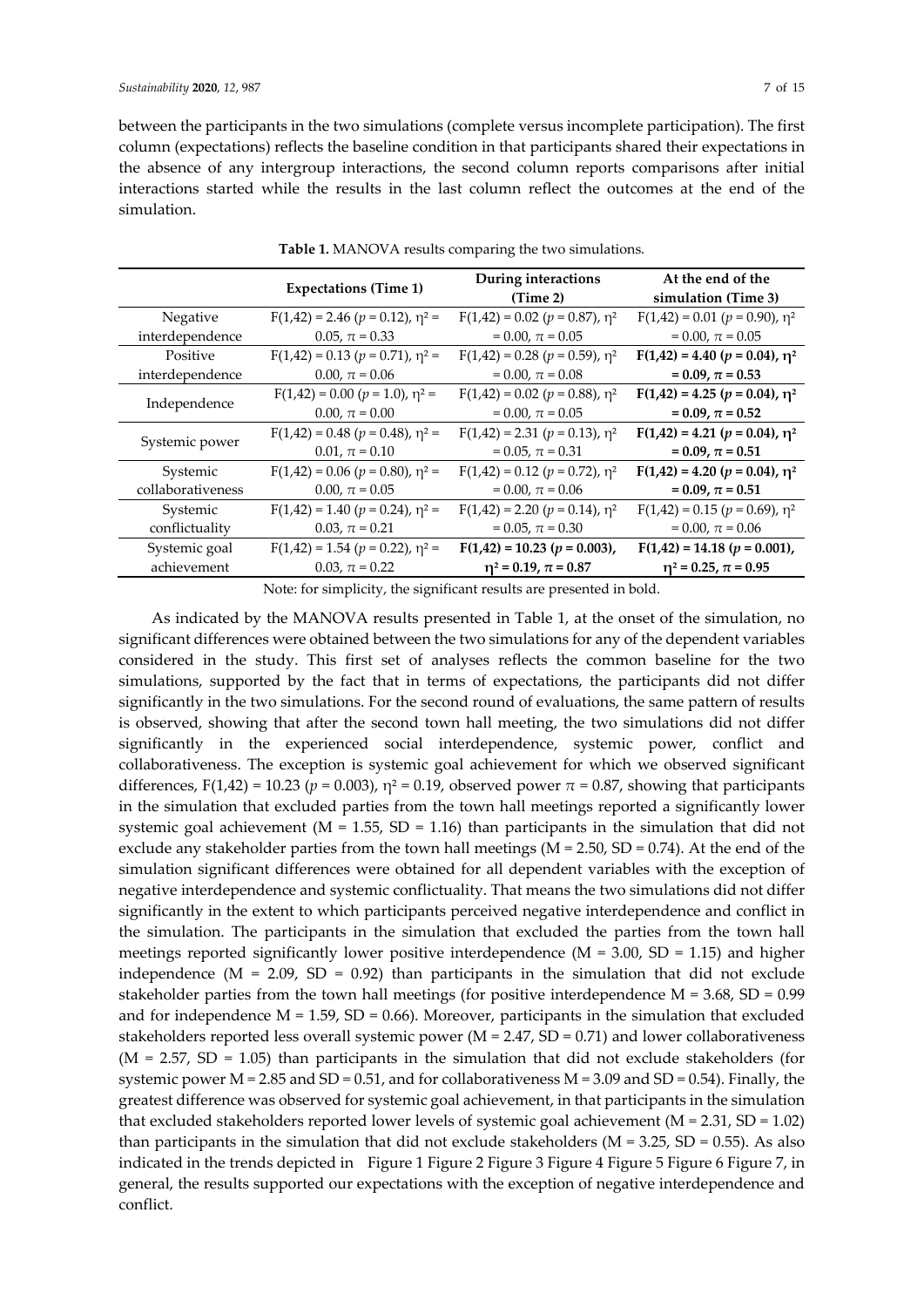

**Figure 1.** Means of positive interdependence in the two simulations across time (\* mean difference is significant at  $p < 0.05$ ).



**Figure 2.** Means of negative interdependence in the two simulations across time.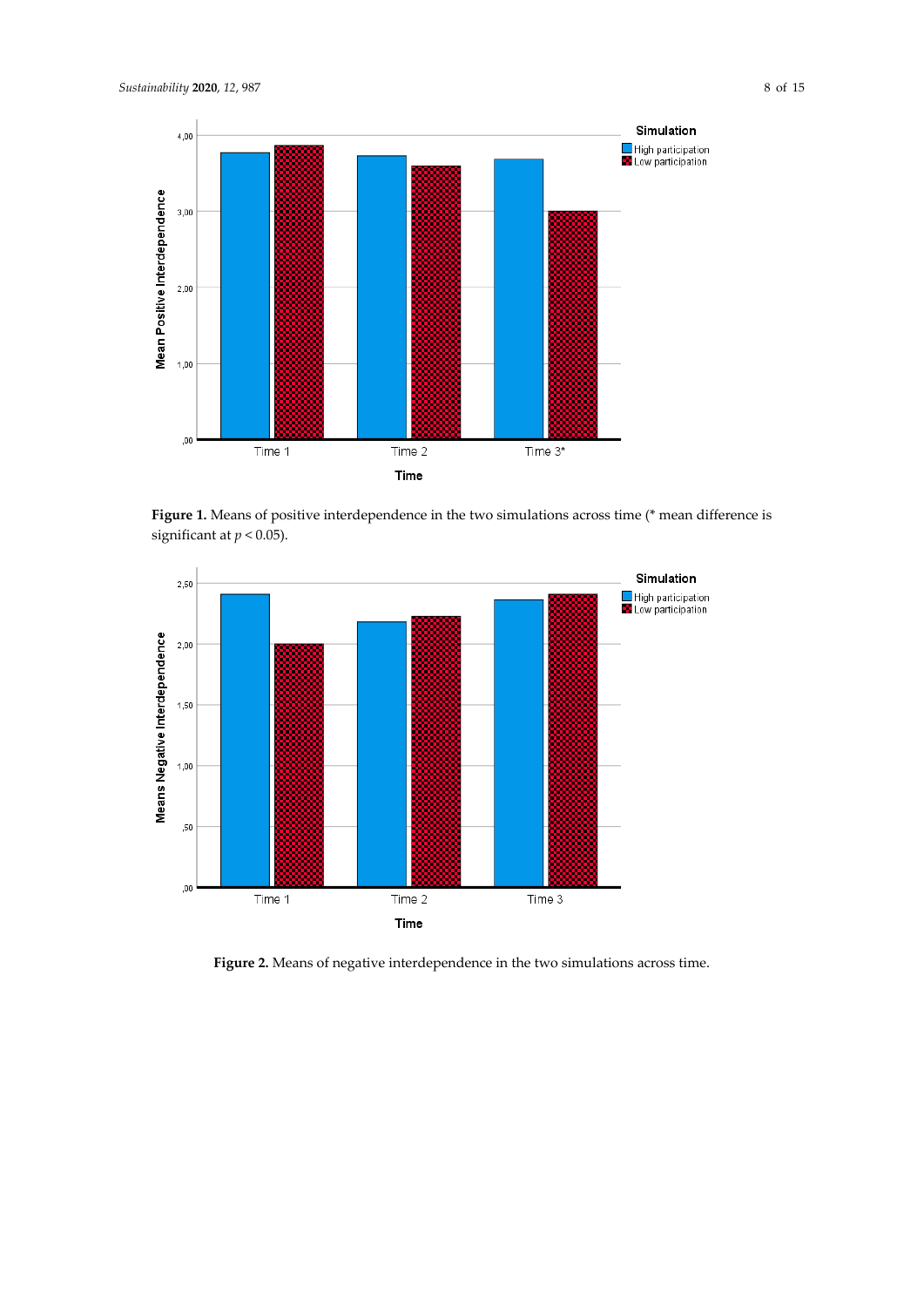

**Figure 3.** Means of social independence in the two simulations across time (\* mean difference significant at  $p < 0.05$ ).



**Figure 4.** Means of systemic power in the two simulations across time (\* mean difference significant at *p* < 0.05).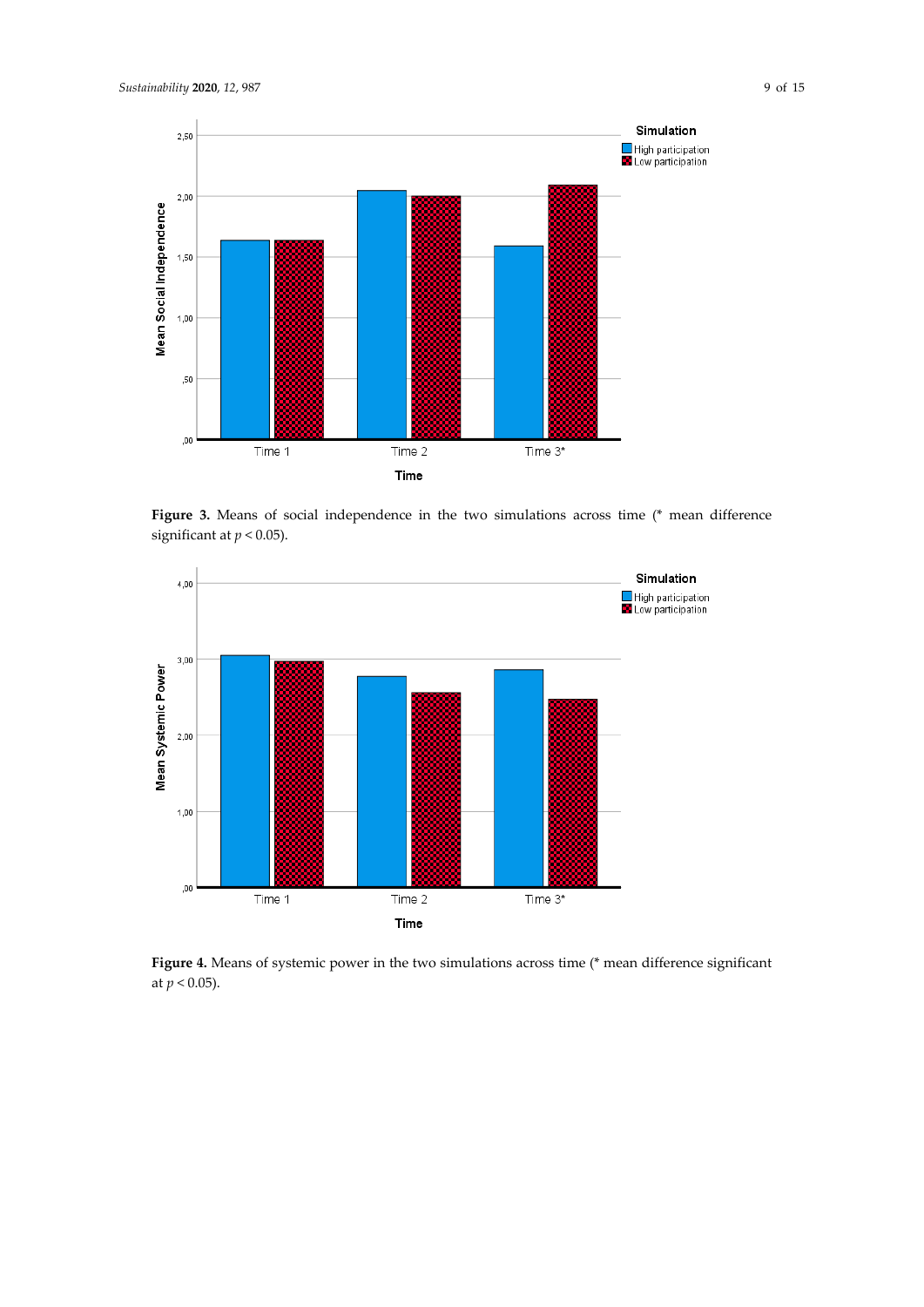

**Figure 5.** Means of systemic collaborativeness in the two simulations across time (\* mean difference significant at  $p < 0.05$ ).



**Figure 6.** Means of systemic conflictuality in the two simulations across time.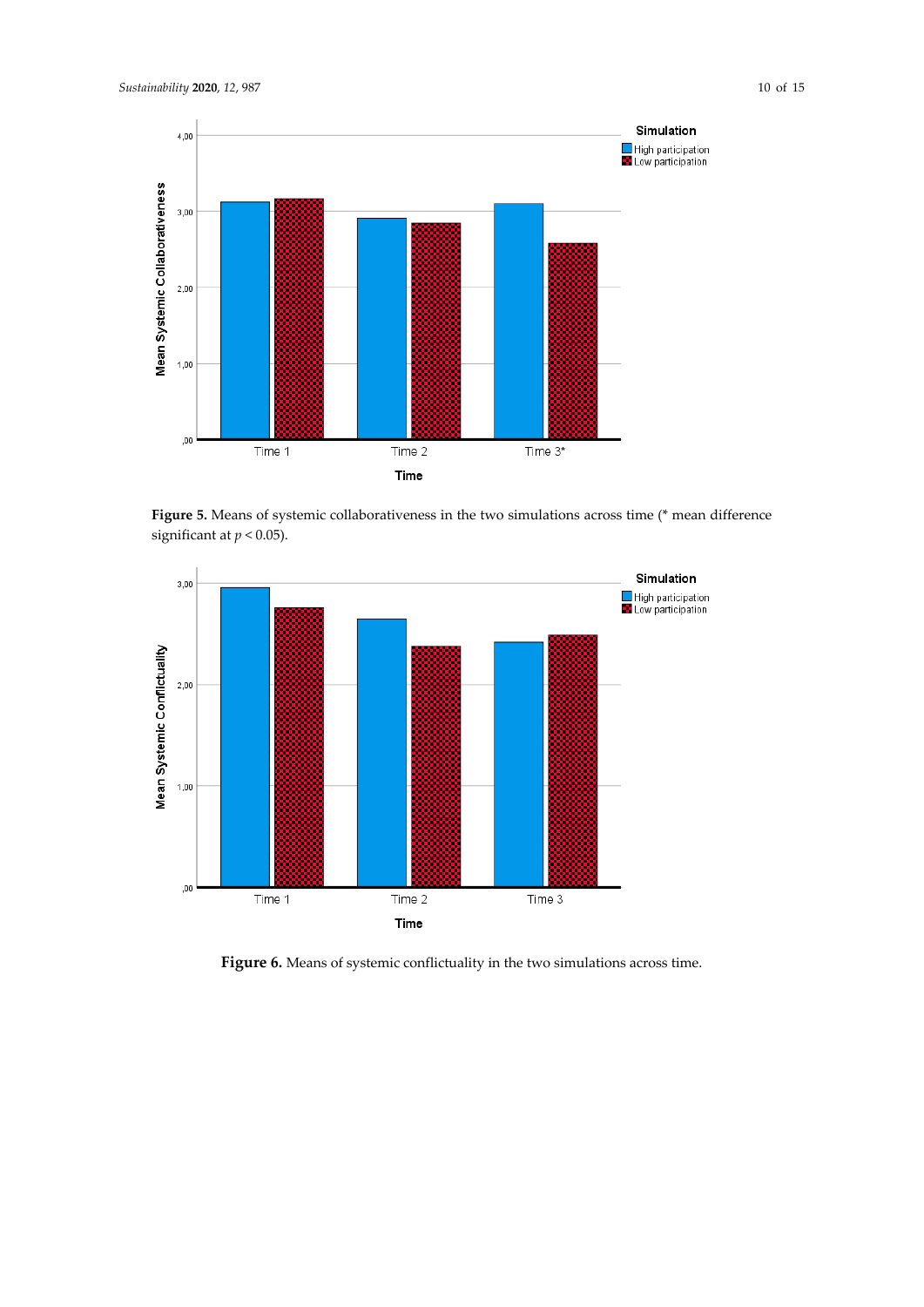

**Figure 7.** Means of systemic goal achievement in the two simulations across time (\* mean difference significant at  $p < 0.01$ ).

## **5. Discussion**

Our paper reports one of the first empirical studies that directly test, in an experimental design, the causal association between stakeholder participation and collaborative success in multiparty systems. The natural experiment setting was created by the fact that the public authorities excluded relevant stakeholders in one of the two simulations. Although the public authorities do not have a formal leadership role in the simulation, this party takes the lead in inviting the participants to the town hall meetings. Excerpts from their internal discussion reveal their exclusive invitation strategy in one of the simulations: (member 1) "there are five meetings. How to invite? A party per meeting?"; (another member) "first where the need is highest. Shipyards"; … (member 1) "we invite for the common good. Is everyone welcome, that is the question. I do not want the rich ones. Do we want a *'Poolse landdag'* [unstructured, chaotic meeting—PC and SS]? Or first the big parties. And those with whom we already have a collaboration: shipyards and Kronshtadt [the yacht club on the island–PC and SS]. What do we do with Finlandia? Already in this phase at the table? So first the island‐bound parties?"; (another member) "yes the biggest! Shipyards and Kronshtadt. With those we have a relationship. We will ask Kronshtadt to start a relationship with MBP and Finlandia [the yacht clubs located outside the island—PC and SS]). How realistic is it that yacht clubs sit at the table with public authorities?" At the end of another internal meeting of the public authorities one member concluded: "I already told the other parties how we are going to deal with it. If we do it differently, it is not reliable. Whom do we invite? Shipyards and Kronshtadt. And then together we will explore who else". Eventually, the first town hall of this simulation started with just three parties at the table (the public authorities, the shipyard and the island yacht club) and at the subsequent town hall meetings two stakeholders were never invited, namely the two yacht clubs located outside the island. In the other simulation, all parties were invited to attend all five town hall meetings. This difference in participation created a natural experiment in which we could explore the causal association between stakeholder participation and the collaborative success of multiparty systems.

Our results support the positive effect of stakeholder participation on positive social interdependence and in general did not support a significant effect of stakeholder participation on negative interdependence. The fact that the participants in the simulation that excluded relevant stakeholders did not report more negative interdependence and systemic conflictuality than the ones in the simulation with full participation could be explained by the fact that stakeholder exclusion artificially reduced conflict around the table and the perception of negative interdependence. The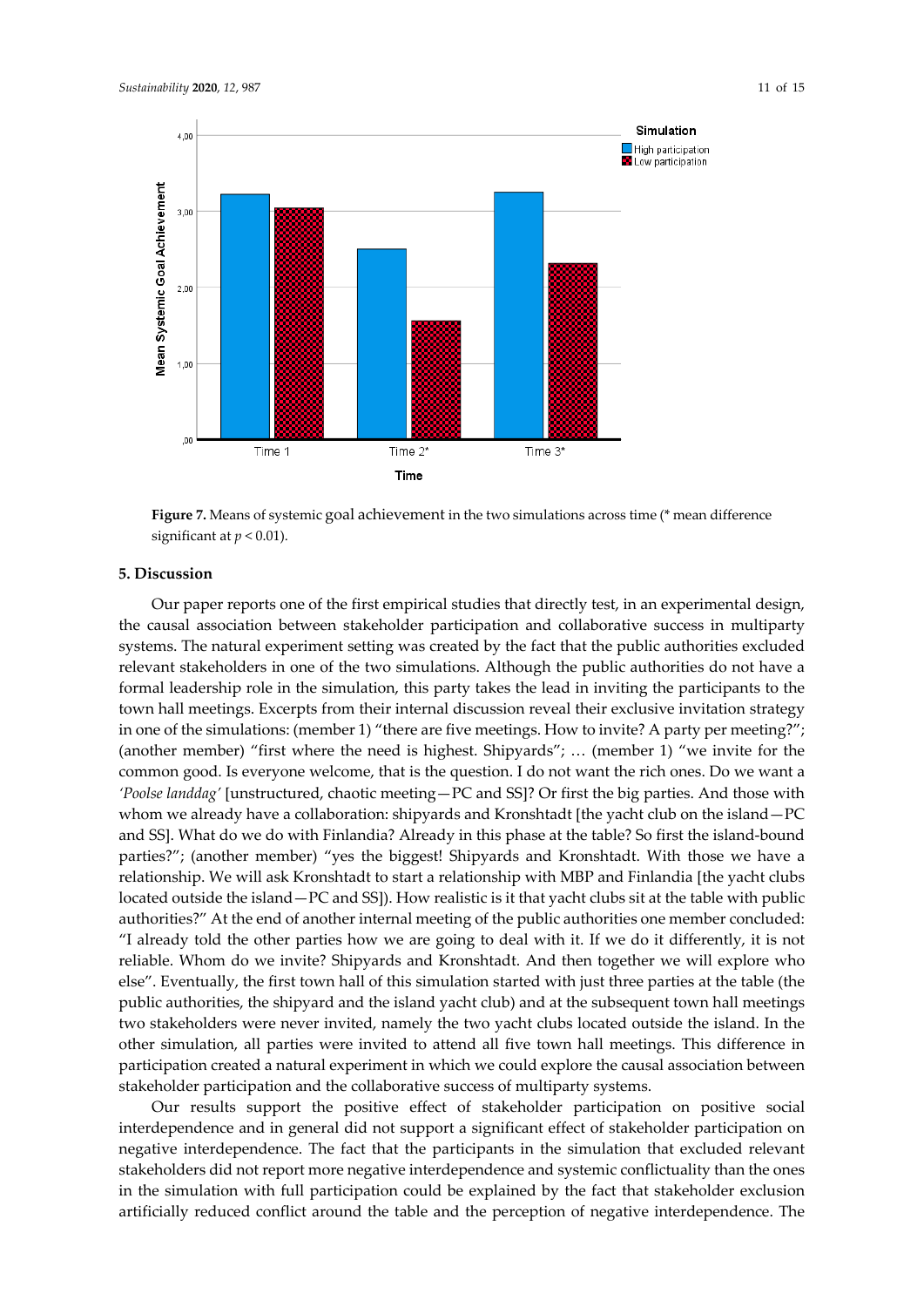most notable effect of stakeholder exclusion was on systemic goal achievement. Already in the second survey, after the second town hall meeting, participants in the simulation that excluded parties from their task formulation and problem‐solving efforts reported lower goal achievement than the participants in the simulation in which all stakeholders were included. This difference was further accentuated at the end of the simulation. Shortly put, stakeholder exclusion prevents all parties involved from achieving their aims.

This result goes hand in hand with a systematic decrease over time of reported positive interdependence observed in the simulation that excluded stakeholders, while in the simulation in which all stakeholders participated in the town hall meetings the perception of positive interdependence was rather stable in time (see Figure 1). If stakeholders fail to realize that they need each other in order to come up with a joint task definition and problem framing, the multiparty system cannot generate a comprehensive analysis of the situation and the problem formulation includes only the interests of the parties present at the table. This is reflected in one of the statements of the public authorities in the first town hall attended by the shipyard and yacht club on the island: "we need to see from a public perspective how things work out as what we are facing is an important public issue for the island. Then we need to decide how to move forward and how we can involve the others". This statement already formulates the joint problem as an "island issue" and excludes the "non‐islander" stakeholders—an island framing excluded the regional players from the beginning and thus prevented the parties from fully exploring all possible interdependencies. This framing can be rather persistent as at the onset of the second town hall, the public authorities started with the following opening statement: "welcome all to our second meeting in which we should discuss about the future of our wonderful island". This framing illustrates the reduction of the regional focus to a restricted focus on the island alone.

The exclusion of relevant stakeholders reduces empowerment as illustrated by the fact that systemic power decreases constantly over time in the simulation in which relevant stakeholders were excluded (see Figure 4). Lack of perceived power reduces the agency that the stakeholders have in dealing with the task. When only some of the stakeholders are represented in the town hall, the excluded participants can only watch from the sidelines how the protagonists at the table attempt to generate a shared problem definition. Most certainly this generates a sense of powerlessness and helplessness in dealing with the task. A short discussion in the group representing the bank right after the first town hall in which they did not participate reflects this aspect: "(member 1) I would have liked to participate in the town hall; (member 2) yes, but they have sent us away, who are public authorities anyway?; (member 2) the public authorities is a very powerful party as they give permits if companies want to develop business on the island; (member 1) yes, but we as a bank also evaluate plans; (member 2) so should we participate in the next town hall meeting?; (member 1) no, I think we should follow it from the audience; (member 2) but this will exclude us from the plans that are made and I think we are here to take part in the town hall meetings as well; (member 1) in the town hall meeting no clear deals will be made among the parties anyway".

This dynamic ultimately breaks the integrity of the system as illustrated by the systematic increase of social independence illustrated in Figure 3. A system in which parties perceive their interests to be independent cannot generate a collaborative setting in which comprehensive understanding of the situation at hand can be produced. The decrease of systemic collaborativeness (see Figure 5) in time also supports this claim. True collaboration only emerges in the presence of task conflict. Parties have to engage with each other and explore their interdependencies in order to build the relational synergy that ultimately will help them formulate the problem and find solutions [17]. The process of finding a joint goal or a shared problem definition is not easy even when all stakeholders participate. As illustrated in Figure 7 the evaluations of goal achievement drop from time 1 to time 2 for both simulations (more accentuated in the case of the simulation with low participation), showing that when parties start talking to each other and discover the complexity of their interdependencies, the initial expectations concerning goal achievement recede. In other words, if initially all stakeholders in both simulations believe there is a reasonable chance they will achieve their aims, after the second town hall, when complexity sets in, goal achievement scores drop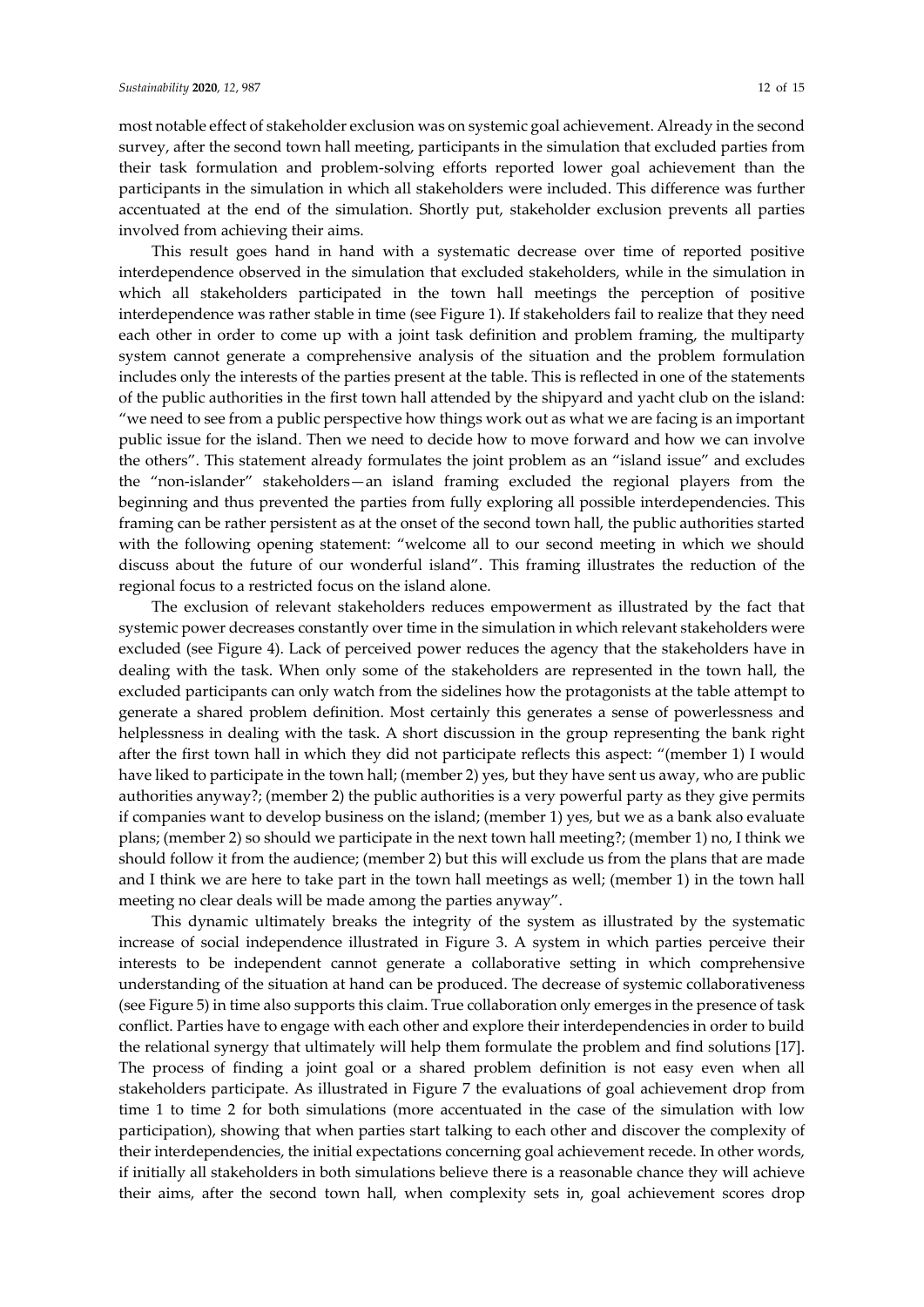significantly, and this drop is more accentuated in the simulation in which stakeholders were excluded from the town hall meetings. It is only at time 3 when parties have managed to explore more fully their interdependencies that evaluations of goal achievement increase again, for the simulation with full participation to a much larger extent than for the simulation with low participation.

Although the practical implications of these results are straightforward, stakeholder participation is not easy to achieve. Stakeholders have to understand the value of sharing their insights, interests and assets and thus possibly becoming vulnerable to the actions of others. Coping with a diversity of interests and opinions is difficult and the emerging complexity may push stakeholders to believe that it is too difficult if not impossible to generate a joint problem definition, and as such they tend to focus on their individual goals or to reduce the complexity by focusing on partnering with just a few other stakeholders. Such an explanation is supported by the systematic decrease in systemic conflictuality and the increase in perceived independence. Parties seem to drift apart as the simulation evolves, to focus on simpler, more manageable collaborative relations that ultimately prevent them from achieving greater systemic collaborative goals. It is important to create awareness of such dynamics in multiparty systems, in order to support full participation and to prevent the detrimental effects of systemic fragmentation.

#### *Limitations and Future Research Directions*

Our paper has several limitations. First, we have used a natural experiment setting to make a comparison between two simulations that differed in how stakeholders were involved in the multiparty task. Although the baseline with respect to the dependent variables that we have evaluated show no systematic differences between the two simulations at the onset, it is possible that there have been additional factors that have impacted the scores on the dependent variables that we did not account for in our analyses. Second, the sample size is rather limited as only 44 professionals took part in our study. Based on a G‐power estimation for a design such as ours (with an expected power of .95 and  $\alpha$  = .05), the estimated total sample size is 46 participants. In our paper we report a natural experiment, therefore we could not influence the total sample size, yet the sample size used in our study is not far from the required sample size estimated using G‐power. Nevertheless, future research should attempt the replication of these results using larger samples and potentially in other settings as well. Third, we have used a behavioral simulation that relies on a particular context and task (a regional development issue) and beyond the benefits of using the same task structure and the same stakeholders for the sake of comparison, we have to also acknowledge that the specific task used is a boundary condition and limitation of our study. Fourth, our study took place in a naturalistic setting in which the "manipulation" occurred naturally and we had to rely on a betweenparticipants experimental design. In such a design individual differences may play a role in how individuals engage in social interactions and these differences could be an alternative explanation of our findings. However, in line with social interdependence theory, expectations are the roots of social interactions [27]. Thus in social settings individuals behave in line with their interpersonal expectations of positive or negative interdependence. In our study the baseline shows that the participants in the two simulations did not differ in their expectations at the onset of the simulation. Moreover, at time 2, after the interactions started, the differences in the dependent variables (with the exception of systemic goal achievement) were still not significant as illustrated by the results presented in Table 1. Therefore, we can state that both simulations have similar starting points with respect to expectations and initial interactions. Future research could however use within‐participant designs to fully account for the potential effects of individual differences. Another boundary condition refers to the stakeholders to be included in the multiparty system and the way they are selected in real‐life settings. Our study allowed us to control for this aspect as the same stakeholders were represented in the two situations and they had similar instructions and ground rules for interaction. Stakeholder selection, however, is a key issue that will influence participation in the later stages of collaboration. As we have argued, collaboration is an emergent phenomenon in such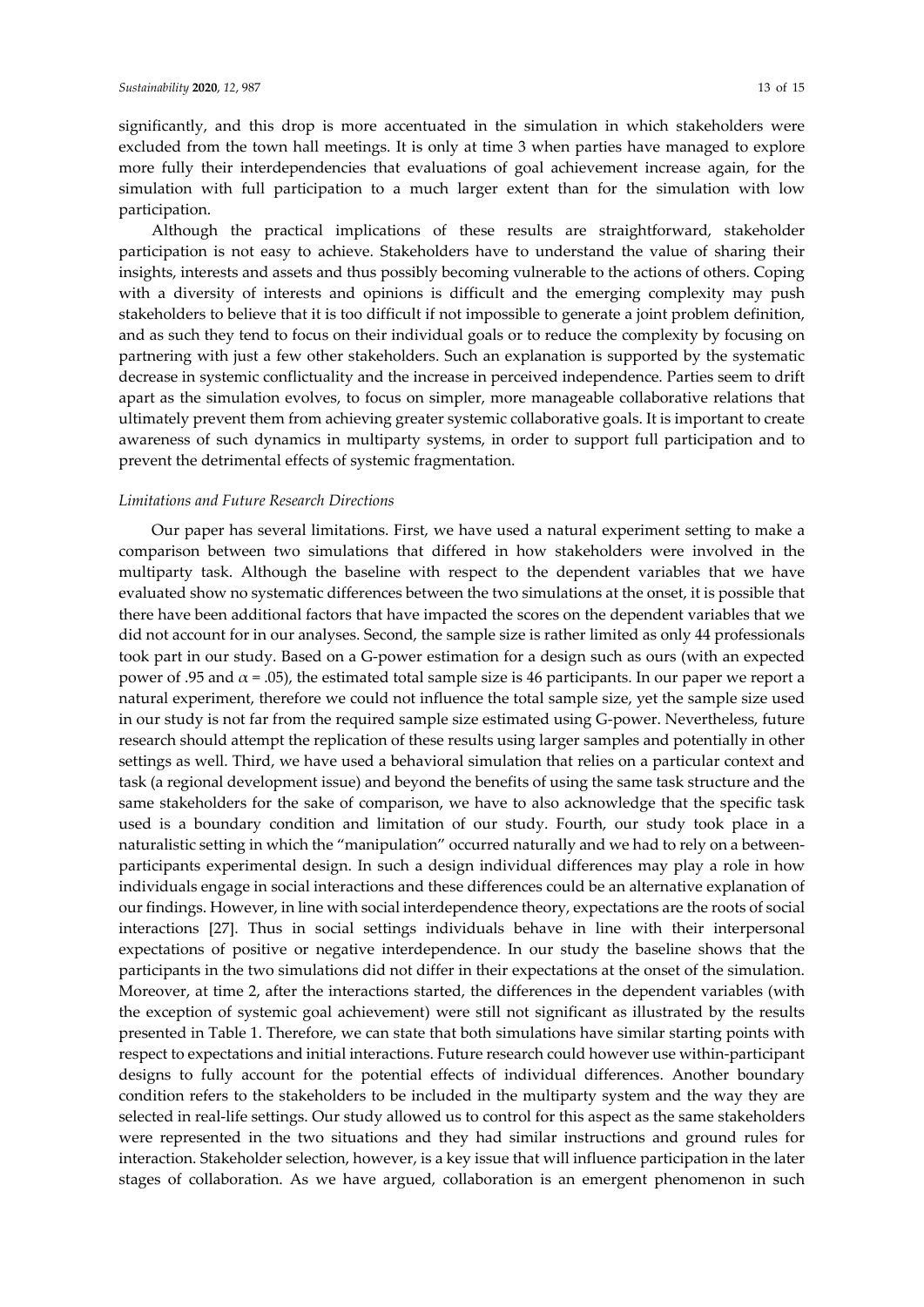complex systems and the characteristics of the task are likely to impact on how collaborative synergies are created.

## **6. Conclusions and Practical Implications**

Our paper has important theoretical and empirical implications for the exploration of stakeholder participation in multiparty systems. It is one of the first empirical papers to probe the causal association between stakeholder participation and collaborative success in multiparty systems. Literature to date focused on non‐experimental studies (based on surveys and case studies) that cannot fully account for the causal role of stakeholder participation in collaborative success in multiparty systems. Our results further support the claim that stakeholder participation is a precondition for achieving substantive rationality in sustainability decisions [14,17]. Moreover, we bring further support for the social interdependence theory by showing that stakeholder participation has opposite effects on the two forms of interdependence as described in SIT. As stipulated in SIT incomplete participation decreases positive interdependence and increases negative interdependence, ultimately preventing the system to achieve its collaborative goals. In line with previous claims [28,29] our paper advocates the integration of theories from social and applied psychology with the ones emerging in the field of sustainability in order to better understand the dynamics of collaboration in multiparty systems dealing with sustainability challenges.

Our results also have important implications for policy makers. When facing the challenges of wicked problems, multiparty collaboration is imperative and wide stakeholder participation is of essence. We are aware that in real‐life collaborative settings, deciding on stakeholder representation is not a trivial task [21]. The selection of relevant stakeholders should ensure sufficient resources, expertise and insights into the task at hand in order to generate an integrative problem formulation. Moreover, the participation of representatives should be balanced in terms of status differences in order to make sure that the diversity of views and interests is actually expressed [17,21]. Although the regional development concern in the simulation does not depict a wicked problem per se, the emergent problem-solving process has the potential of becoming wicked as group dynamics often complicate the rational analysis of the situation at hand. The policy implications speak to multiparty systems and may also have implications for particular cases of wicked problems. It is important to make sure that stakeholder representation and participation is as complete as possible. Multiparty facilitators can support the increasing complexity as a consequence of wider stakeholder participation through establishing ground rules, making process interventions and jointly reviewing the dynamics [30].

**Author Contributions:** P.L.C. and S.S. contributed to the study design, data collection, data analysis, writing and revising of the manuscript. All authors have read and agreed to the published version of the manuscript.

**Funding:** Petru L. Curșeu was supported in writing this manuscript by the Province of Limburg, The Netherlands, under grant number SAS‐2019‐00247.

**Conflicts of Interest:** The authors declare no conflict of interest.

## **References**

- 1. Block, T.; Goeminne, G.; Van Poeck, K. Balancing the urgency and wickedness of sustainability challenges: three maxims for post‐normal education. *Environ. Educ. Res.* **2018**, *24*, 1424–1439.
- 2. Yearworth, M. Sustainability as a 'super-wicked'problem; opportunities and limits for engineering methodology. *Intell. Build. Int.* **2016,** *8*, 37–47.
- 3. Lehtonen, A.; Salonen, A.; Cantell, H.; Riuttanen, L. A pedagogy of interconnectedness for encountering climate change as a wicked sustainability problem. *J. Clean. Prod.* **2018**, *199*, 860–867.
- 4. Thollander, P.; Palm, J.; Hedbrant, J. Energy Efficiency as a Wicked Problem. *Sustainability* **2019**, *11*, 1569.
- 5. Dronova, I. Landscape beauty: A wicked problem in sustainable ecosystem management? *Sci. Total. Environ.* **2019**, *688*, 584–591.
- 6. Termeer, C.J.; Dewulf, A.; Biesbroek, R. A critical assessment of the wicked problem concept: relevance and usefulness for policy science and practice. *Policy Soc.* **2019**, *38*, 167–179.